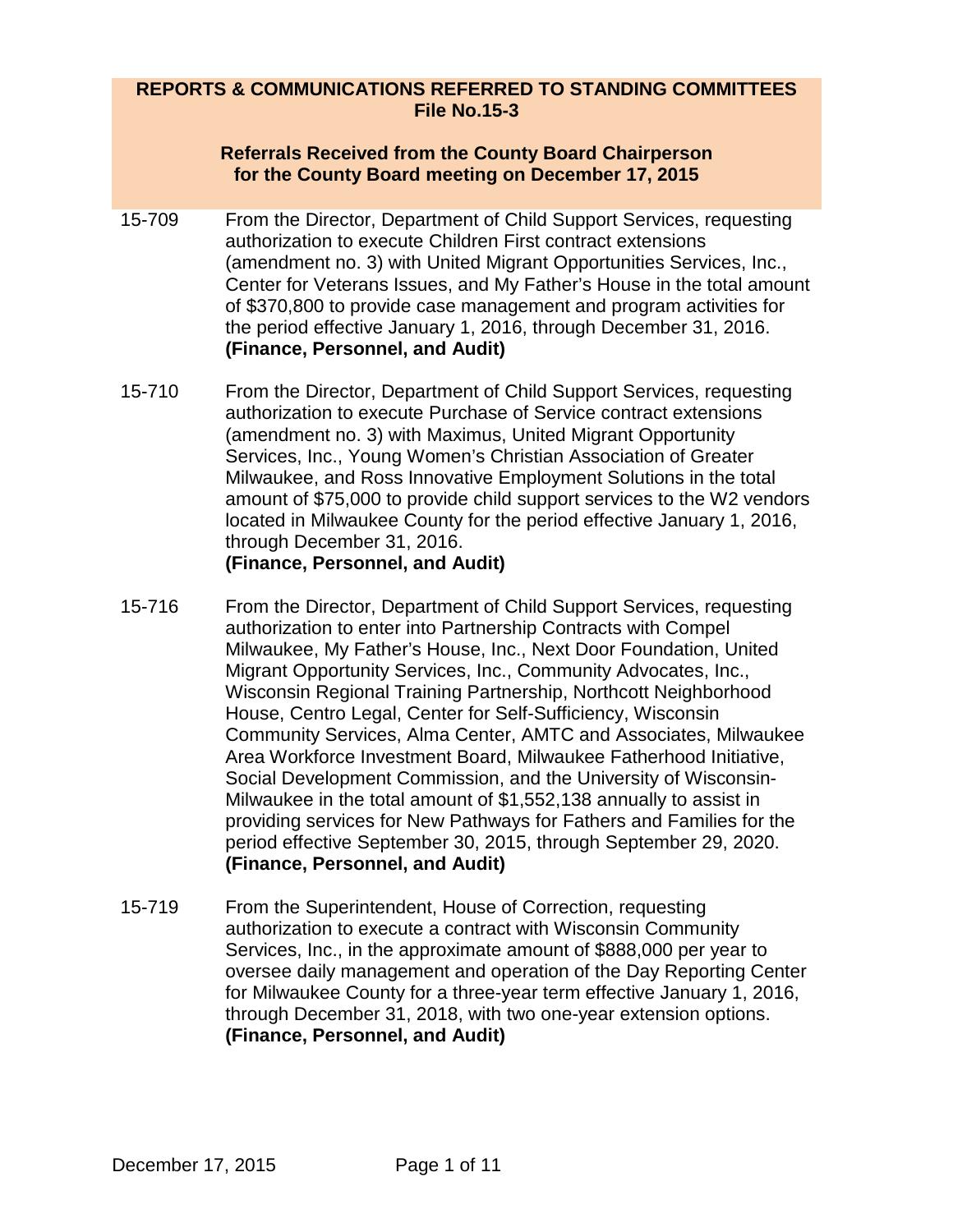- 15-720 From the Superintendent, House of Correction, requesting authorization to execute a contract with Aramark Correctional Services, LLC, to provide inmate commissary and accounting services for an initial three-year term, effective January 1, 2016, through December 31, 2018, with two one-year extensions. **(Judiciary, Safety, and General Services, and Finance, Personnel, and Audit)**
- 15-722 From Corporation Counsel, recommending payment in the amount of \$3,500 by the Wisconsin County Mutual Insurance Corporation on behalf of Milwaukee County, and \$4,959.40 from the Milwaukee County Behavioral Health Division's 2015 Salary Budget, for a total amount of \$8,454.40, in the matter of Evelyn K. Taylor v. Milwaukee County, Case No. CR201502136. SMALL CLAIM **(Judiciary, Safety, and General Services)**
- 15-723 From the Director, Department of Child Support Services, requesting an additional 90-day extension of the Temporary Assignment to a Higher Classification for Mr. David Sabel, allowing him to continue to serve in the position of Child Support Supervisor until January 25, 2016. **(Finance, Personnel, and Audit)**
- 15-724 From the Director, Department of Child Support Services, requesting an additional 90-day extension of the Temporary Assignment to a Higher Classification for Ms. Mary Harrington, allowing her to continue to serve in the position of Paralegal until February 4, 2016. (**Finance, Personnel, and Audit)**
- 15-725 From the County Executive, appointing Mr. Joseph A. Forro to the Local Emergency Planning Committee. **(Judiciary, Safety, and General Services)**
- 15-726 From Corporation Counsel, recommending payment in the amount of \$4,943.95 by the Wisconsin County Mutual Insurance Corporation on behalf of Milwaukee County to American Family Insurance for damages to the insured, Mr. Manuel Salvatierra. SMALL CLAIM **(Judiciary, Safety, and General Services)**
- 15-730 From the Director, Department of Transportation, requesting authorization to execute a Professional Services Contract with HSS, Inc., in the amount of \$833,333 per year for uniformed unarmed security officer services at General Mitchell International Airport for the period effective January 1, 2016, through December 31, 2016, with two one-year renewal options for a total contract value of \$2,500,000 over three years.

**(Transportation, Public Works, and Transit, and Finance, Personnel, and Audit)**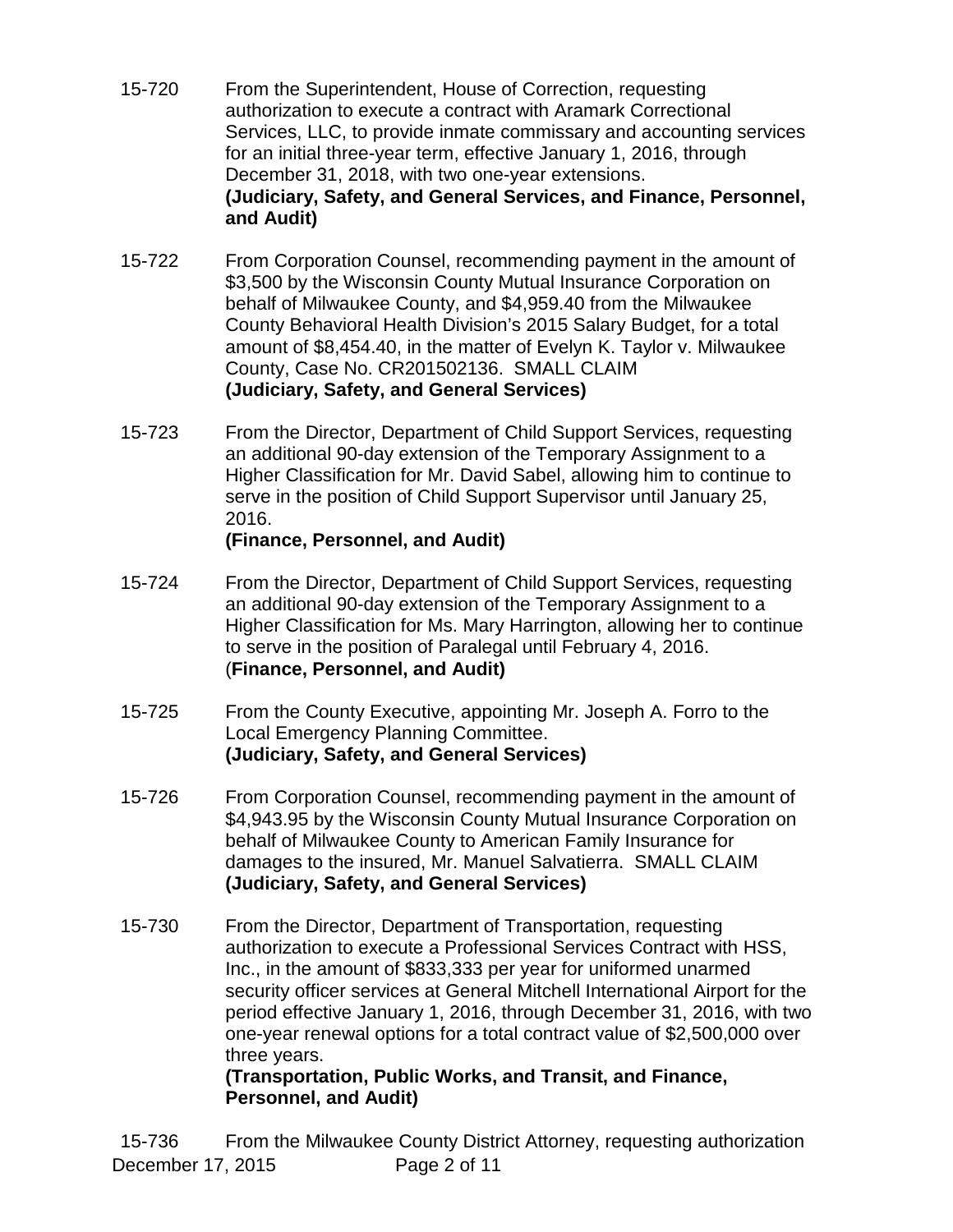to apply for supplemental Victims of Crime Act funding in the amount of \$83,760, and to accept the grant if awarded using approximately \$79,110 for the salary and fringe benefits of a new victim/witness advocate located in the Family Justice Center, and approximately \$4,650 for computer equipment.

# **(Judiciary, Safety, and General Services, and Finance, Personnel, and Audit)**

- 15-737 From the Chief Judge and the Clerk of Circuit Court, requesting authorization to enter into an agreement with Legal Aid Society of Milwaukee to provide Guardian Ad Litem services in the amount of \$2,179,125 for calendar year 2016, \$2,205,170 for calendar year 2017, and \$2,230,694 for calendar year 2018, for a total amount of \$6,614,989. **(Judiciary, Safety, and General Services, and Finance, Personnel, and Audit)**
- 15-738 From the County Executive, appointing Mr. Christopher M. Meuler to the Milwaukee County Ethics Board for a term expiring February 28, 2022.

# **(Judiciary, Safety, and General Services)**

- 15-740 From the Director, Department of Health and Human Services, requesting authorization to execute 2016 Purchase of Service contracts with various community vendors in the total amount of \$8,688,495 for the Delinquency and Court Services Division for the period effective January 1, 2016, through December 31, 2016. **(Health and Human Needs, and Finance, Personnel, and Audit)**
- 15-741 From the Director, Department of Health and Human Services, requesting authorization to execute 2016 Professional Services contracts with various community organizations in the total amount of \$686,208 for juvenile detentions medical and psychiatric nursing services, management consulting services, and continuum of care administration in the Management Services Division, Delinquency and Court Services Division, and Housing Division for the period effective January 1, 2016, through December 31, 2016. **(Health and Human Needs, and Finance, Personnel, and Audit)**
- 15-742 From the Director, Department of Health and Human Services, requesting authorization to execute a 2016 Purchase of Service contract with IMPACT, Inc., in the amount of \$430,000 for the 2-1-1 Community Information Line for the period effective January 1, 2016, through December 31, 2016. **(Health and Human Needs, and Finance, Personnel, and Audit)**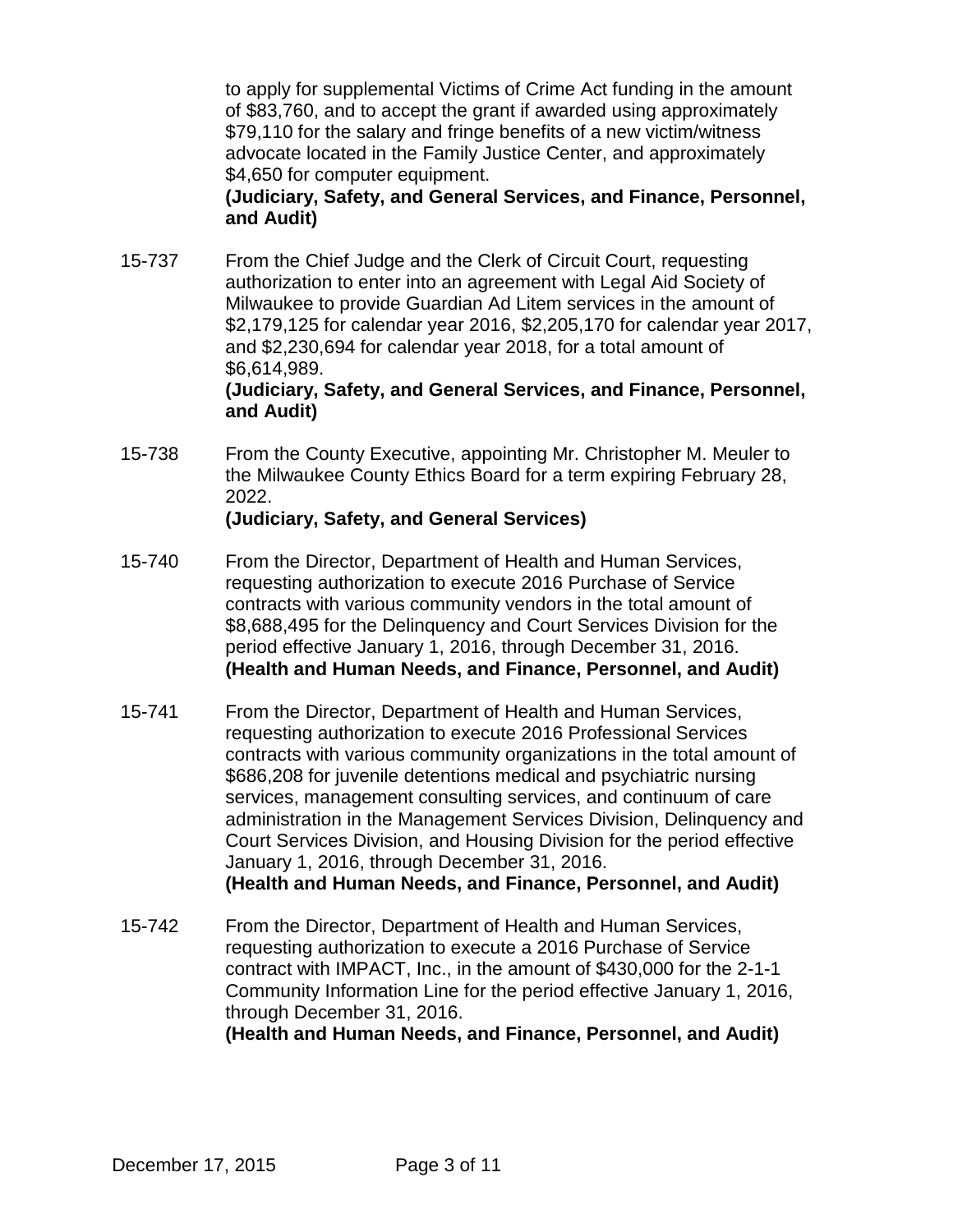- 15-743 From the Director, Department of Health and Human Services, requesting authorization to execute a contract with the Wisconsin Department of Health Services to operate the Disability Resource Center under the Family Care Program for the period effective January 1, 2016, through December 31, 2016, and to accept \$2,074,753 in revenue and any addendum thereto. **(Health and Human Needs, and Finance, Personnel, and Audit)**
- 15-744 From the Director, Department of Health and Human Services, requesting authorization to execute 2016 Purchase of Service contracts with various community-based provider agencies in the total amount of \$5,719,186 for adult and children's programs in the Disabilities Services Division for the period effective January 1, 2016, through December 31, 2016. **(Health and Human Needs, and Finance, Personnel, and Audit)**
- 15-746 From the Director, Department of Health and Human Services, requesting authorization to execute 2016 Purchase of Service contracts with various community agencies in the total amount of \$4,077,901 for emergency shelter and supportive housing services in the Housing Division for the period effective January 1, 2016, through December 31, 2016.

#### **(Health and Human Needs, and Finance, Personnel, and Audit)**

- 15-747 From the Director, Office of Emergency Management, requesting authorization to execute Amendment No. 1 to the Intergovernmental Agreement with the Milwaukee Police Department for servicing of cellular 9-1-1 calls placed within or near City limits for the period effective January 1, 2016, through January 1, 2018, resulting in total expenditures of \$491,339 in 2016 and \$501,166 in 2017; and requesting an administrative transfer in the amount of \$491,339 from Org. Unit 1940 to an appropriate account to pay the Milwaukee Police Department after January 1, 2016. **(Finance, Personnel, and Audit)**
- 15-749 **2010 Adopted Capital Project WO614-Build Out Ten Sites to Digital:** From the Director, Office of Emergency Management, requesting authorization to increase the not-to-exceed amount of the Motorola Solutions, Inc., contract adopted under File No. 13-886 by \$2,395,834, from \$17,751,797 to \$20,147,631 to purchase and install an 800 megahertz Public Safety Radio System. **(Finance, Personnel, and Audit)**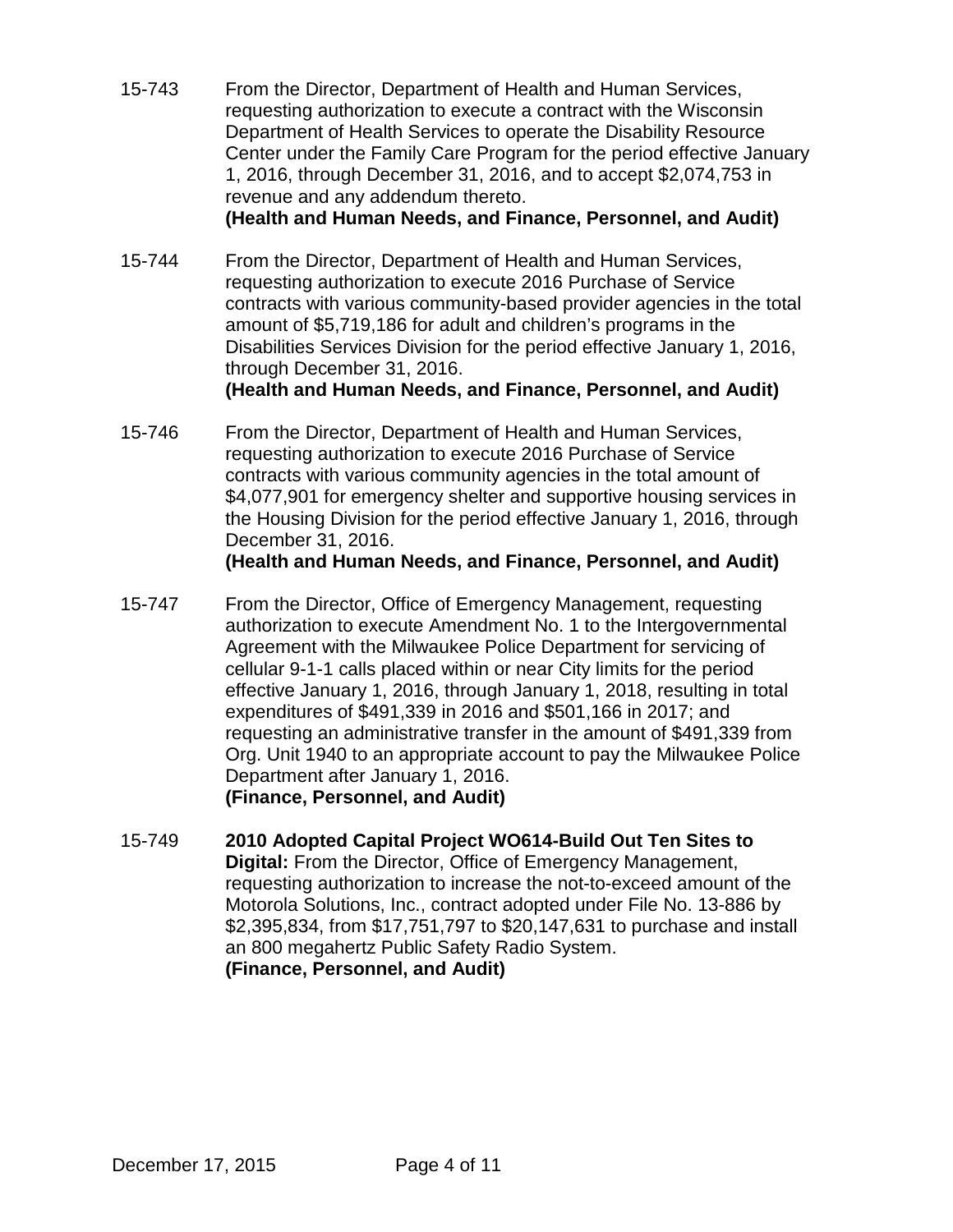- 15-750 From the Office of the Sheriff, requesting authorization to grant a leave of absence for Captain Nancy Lee Evans from the Classified to the Unclassified Service, in accordance with Section 17.193(1) and (2) of the Milwaukee County Code of General Ordinances and Section 59.26(1), Wisconsin State Statutes. **(Finance, Personnel, and Audit)**
- 15-751 From the Office of the Sheriff, requesting authorization to grant a leave of absence for Captain James C. Cox from the Classified to the Unclassified Service, in accordance with Section 17.193(1) and (2) of the Milwaukee County Code of General Ordinances and Section 59.26(1), Wisconsin State Statutes. **(Finance, Personnel, and Audit)**
- 15-752 From the Chief Judge, First Judicial District, Combined Court Related Operations, requesting authorization to accept the Bureau of Justice Assistance award grant for the Justice Reinvestment Initiative in the amount of \$281,185 for the period effective October 1, 2015, through September 30, 2018.

# **(Finance, Personnel, and Audit)**

- 15-754 From the Director, Department of Health and Human Services, requesting authorization to execute a contract with the State Department of Children and Families to provide Community Youth and Family Aids for the period effective January 1, 2016, through December 31, 2016, and to accept \$35,668,256 in revenue (excluding corrective sanctions) and any addendum thereto. **(Health and Human Needs, and Finance, Personnel, and Audit)**
- 15-756 From the Capital Finance Manager, Office of the Comptroller, requesting authorization to execute an administrative fund transfer to receive lease payment revenue from the Milwaukee Yacht Club and to deposit the funds into the Debt Service Reserve to offset \$18.7 million in debt issued for improvements to McKinley Marina; and notifying policymakers of a change in use for the \$150,000 payment from 2008 and the payment plan for the \$175,000 payment from 2013. **(Finance, Personnel, and Audit)**
- 15-758 From the Director, Office of Performance, Strategy, and Budget, Department of Administrative Services, submitting a 2015 Appropriation Transfer Packet for the December 2015 Cycle. **(Finance, Personnel, and Audit)**
- 15-758A From the Director, Office of Performance, Strategy, and Budget, Department of Administrative Services, submitting a 2015 Appropriation Transfer Packet for the December 2015 Cycle. **(County Board – Section E1 of Transfer Packet)**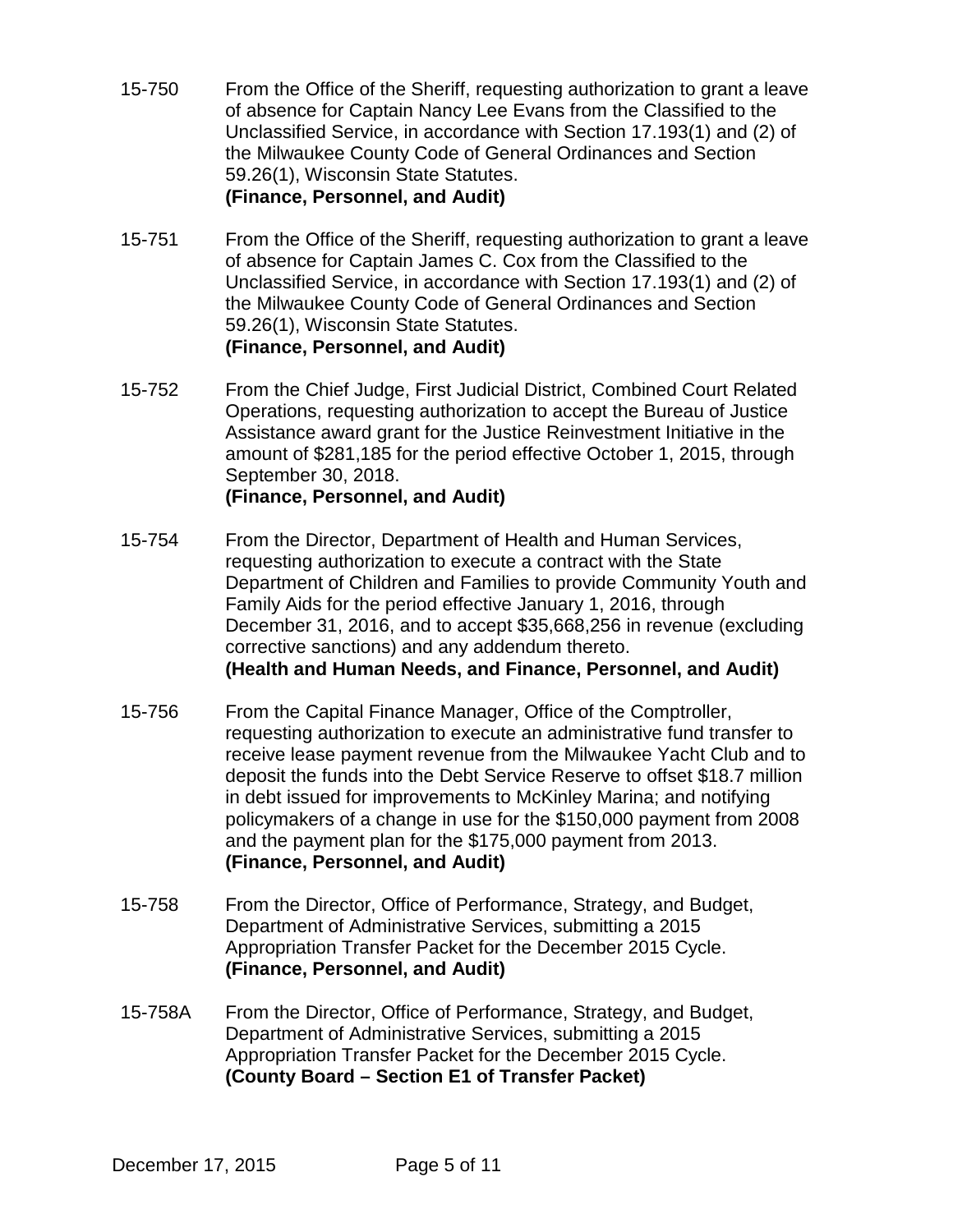- 15-760 From the Interim Director, Department on Aging, requesting authorization for the County Executive, or his designee, to execute a contract with the Wisconsin Department of Health Services (DHS) enabling the Department on Aging to serve as the Aging Resource Center of Milwaukee County under the Department of Family Care, effective January 1, 2016, through December 31, 2016, and to accept \$2,773,238 and such other revenues as DHS may award to operate the Aging Resource Center in 2016. **(Health and Human Needs, and Finance, Personnel, and Audit)**
- 15-761 From the Director of Risk Management, Department of Administrative Services, requesting authorization for Aon Risk Services to bind Milwaukee County's 2016 Property and Casualty Insurance Program with total premium expenses in the amount of \$2,878,118 for the period effective January 1, 2016, through December 31, 2016. **(Finance, Personnel, and Audit)**
- 15-762 From the Interim Director, Department on Aging, requesting authorization for the County Executive, or his designee, to execute the 2016 State and County Contract covering Social Services and Community Programs - Aging Programs between Milwaukee County and the Wisconsin Department of Health Services and to accept the Federal and State revenues provided thereunder, including any and all increases in allocations during the contract year. **(Health and Human Needs, and Finance, Personnel, and Audit)**
- 15-763 From the Director of Risk Management, Department of Administrative Services, expressing intent to withdraw Milwaukee County from the Local Government Property Insurance Fund effective January 1, 2016, as required by the Office of the Commissioner of Insurance under Section 605.21(3) of the Wisconsin State Statutes. **(Finance, Personnel, and Audit)**
- 15-765 From the Director of Risk Management, Department of Administrative Services, requesting authorization to reauthorize self-insurance of workers compensation benefits for Milwaukee County as required under Section 102.28(2)(b) of the Wisconsin State Statutes. **(Finance, Personnel, and Audit)**
- 15-766 From the Interim Director, Department on Aging, requesting authorization to execute 2016 Purchase of Service contracts with various community vendors in the total amount of \$5,031,382 for benefit specialist/legal services, programs, family caregiver support and Alzheimer disease direct services, case management, delivery services for home delivered meals, and specialized elderly transportation services for the period effective January 1, 2016, through December 31, 2016.

**(Health and Human Needs, and Finance, Personnel, and Audit)**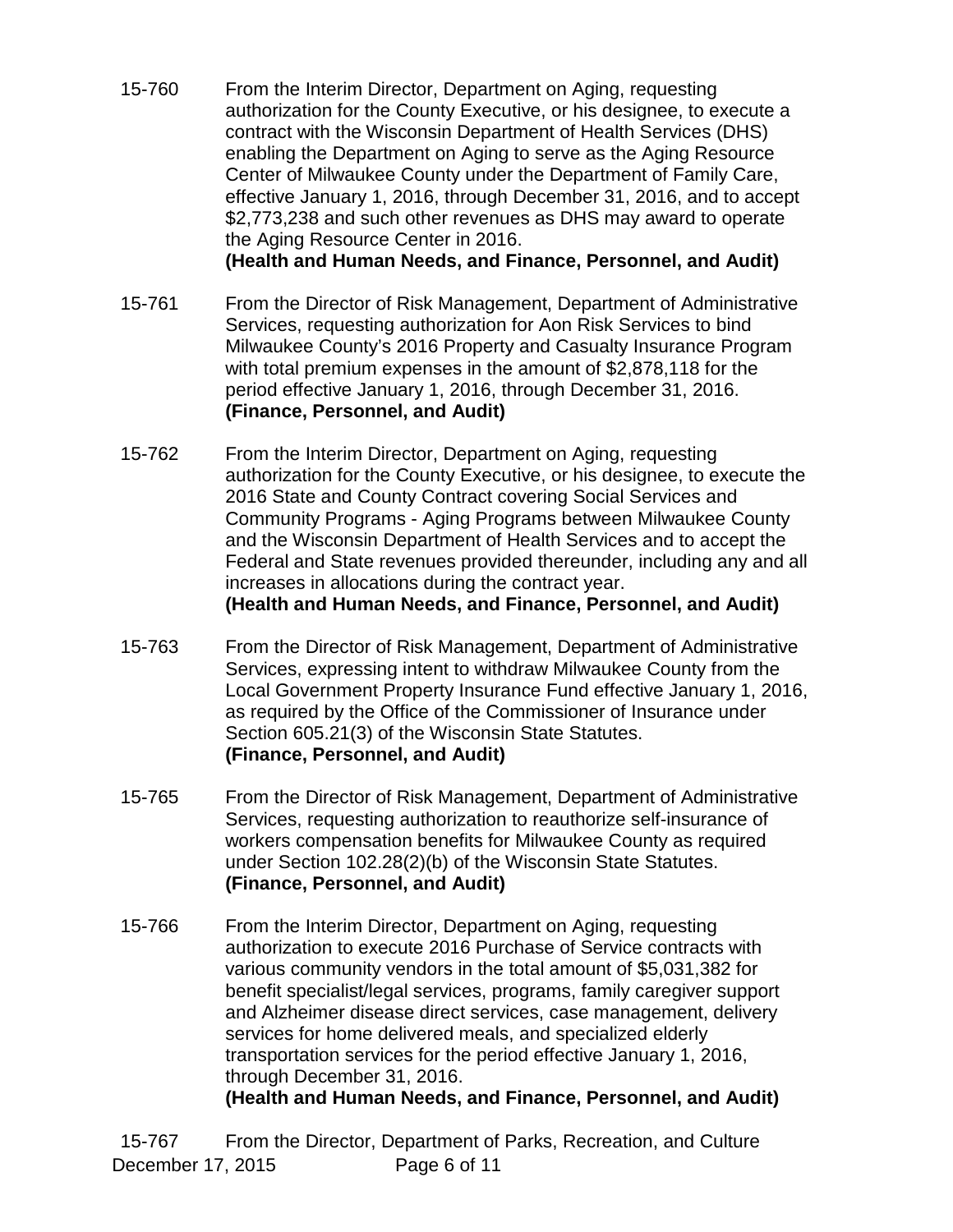(DPRC), requesting authorization to execute Agricultural Lease Agreements for 881 acres of land with the following individuals and community organizations: D&S Farms, Ronald Fratrick, Jeff Gassenhuber, Robert Grove, James Lange, Joseph Maninus, Eugene Mills, John Napientek, James Roszina, Michael Roszina, Raymond Holterman, Growing Power, Robert Petzold, and Vincent Schmit. **(Parks, Energy, and Environment)**

- 15-768 **2016 Adopted Budget Amendment 1A045:** From the Director, Department of Parks, Recreation, and Culture, requesting authorization to execute fee increases for various uses of select Milwaukee County Park facilities for 2016. **(Finance, Personnel, and Audit)**
- 15-769 From the Director, Department of Parks, Recreation, and Culture, requesting authorization to execute a Trail Connector Agreement with Johnson, Controls, Inc. (JCI), to construct, operate, and maintain a connector trail from JCI to the adjacent Union Pacific Railroad segment of the Oak Leaf Trail.

# **(Finance, Personnel, and Audit)**

15-770 From the Director, Department of Parks, Recreation, and Culture, requesting authorization to execute an amendment to the lease agreement with Milwaukee Christian Center, Inc., to allow the lease of an additional 1,685 square feet of space at Kosciuszko Community Center, increasing the monthly rent from \$600 per month to \$1,000 per month, and the annual maintenance fee from \$500 per year to \$600 per year, which includes a five year lease agreement with two additional two-year extensions.

## **(Parks, Energy, and Environment)**

- 15-771 From the Director, Department of Parks, Recreation and Culture, requesting authorization to apply for one or more Wisconsin Municipal Dam Grants up to \$400,000 to assist in eligible engineering and construction costs of dam related activities for Kletzsch Dam on the Milwaukee River and the Mill Pond Dam on Oak Creek Parkway. **(Parks, Energy, and Environment)**
- 15-772 From the Director, Department of Parks, Recreation, and Culture, requesting authorization to execute an Intergovernmental Cooperative Agreement on behalf of Milwaukee County with the Southeastern Wisconsin Regional Planning Commission, Milwaukee Metropolitan Sewerage District, and City of South Milwaukee to establish the scope, content, and schedule for the Oak Creek Watershed Restoration Plan. **(Parks, Energy, and Environment)**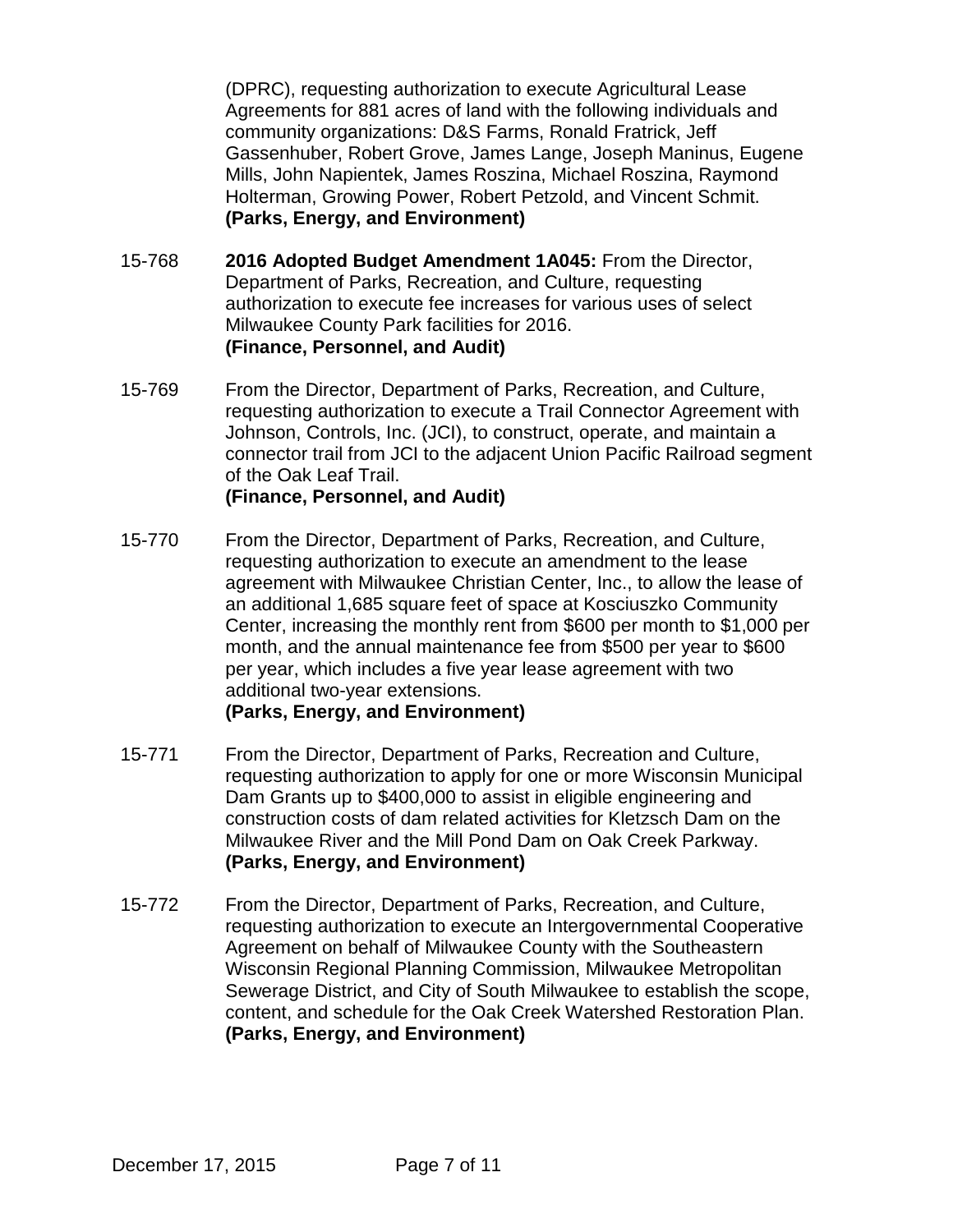- 15-773 From the Director, Department of Parks, Recreation, and Culture (DPRC), requesting authorization to execute a temporary Access Easement and License Agreement for a 10-year term with Seidel Tanning Corporation to install and maintain a wastewater system conveyance under the Beerline Trail Property, and to receive payment of a one-time licensing fee totaling \$5,000, and additional authorization for the Director, DPRC, the County Executive, County Clerk, Department of Administrative Services, Register of Deeds, Corporation Counsel, and Risk Management to prepare, review, approve, execute, and record all documents relating to the easements. **(Parks, Energy, and Environment)**
- 15-774 From the Director, Department of Parks, Recreation, and Culture, requesting authorization to apply for one or more federal Transportation Alternatives Program (TAP) grants, for TAP qualified infrastructure projects including sidewalks, pedestrian amenities and wayfinding, shared use paths and trails for transportation purposes, bike lanes, bike parking, bike racks on buses, and bike share systems. **(Parks, Energy, and Environment)**
- 15-782 From the Executive Director, Milwaukee County Research Park Corporation (MCRPC), requesting approval to amend the Articles of Incorporation and By-Laws of MCRPC relative to the dissolution of all remaining assets. **(Economic and Community Development)**
- 15-784 From the Director, Community Business Development Partners, requesting authorization to amend the fiscal note of Milwaukee County for any contract above \$300,000 to include a Minority Impact Statement. **(Economic and Community Development)**
- 15-789 **2016 Adopted Budget Amendment 1A040:** From the Interim Director, Department on Aging, providing an informational report regarding meal center site closings. **BY THE COMMITTEE RESOLUTION (Health and Human Needs)**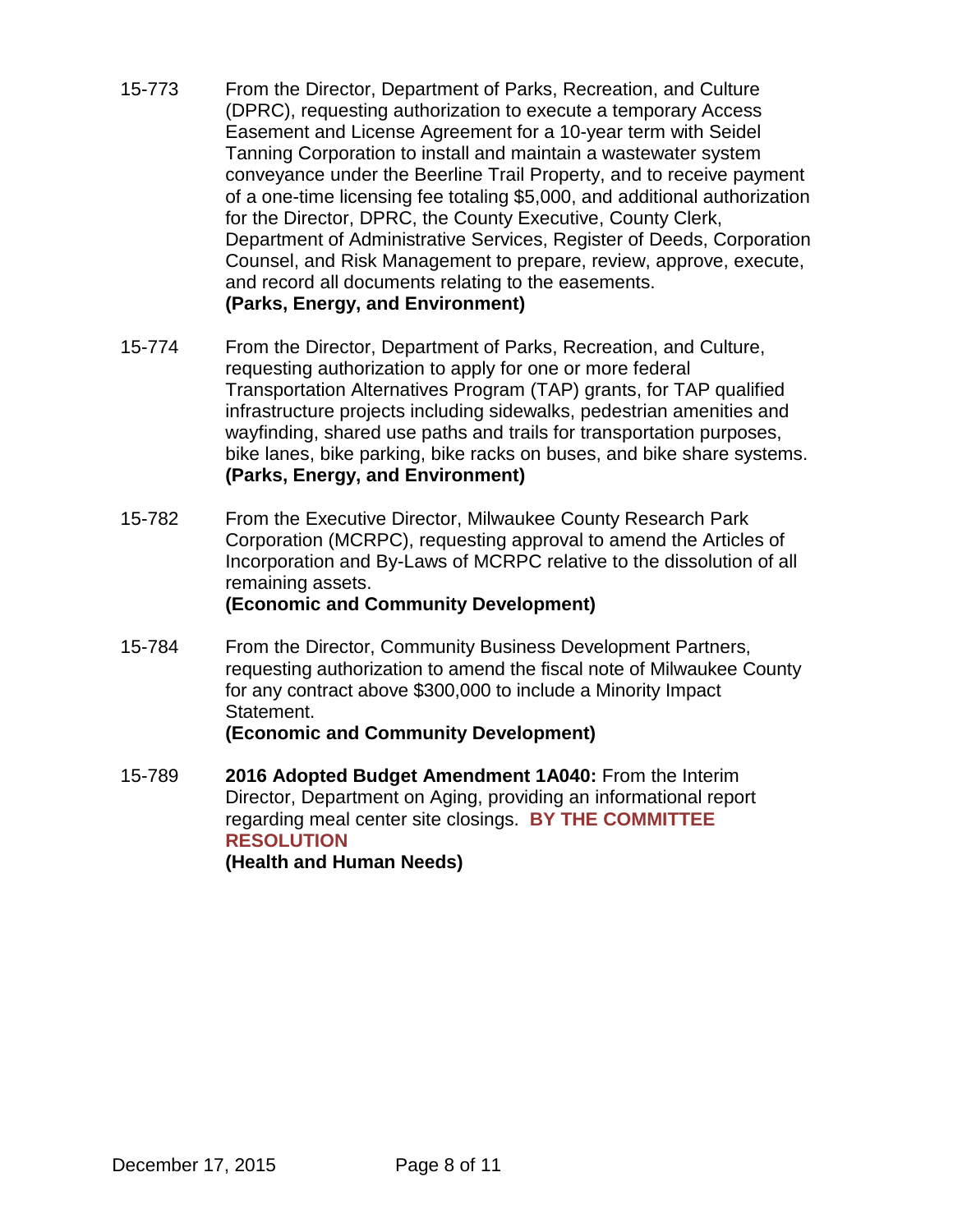## **REPORTS & COMMUNICATIONS**

#### **Referrals Received from the County Board Chairperson and Placed on File on December 17, 2015**

- 15-672 From the Training and Development Manager, Department of Human Resources, providing an informational report regarding the Learning and Development area including programs developed, facilitated, and coordinated, as well as system implementation. **(Finance, Personnel, and Audit)**
- 15-697 From the Clerk of Circuit Court/Register in Probate, providing Notification of an Unanticipated Revenue Surplus in the amount of \$427,585 in Combined Court Related Operations as of November 11, 2015.

#### **(Finance, Personnel, and Audit)**

- 15-717 From the Director of Audits, Audit Services Division, Office of the Comptroller, providing an informational status update on the implementation of recommendations contained in the audit report titled "Paratransit Emergency Contract Extensions." **(Transportation, Public Works, and Transit, and Finance, Personnel, and Audit)**
- 15-729 From the Director, Department of Transportation, providing an informational report on Milwaukee County's Section 85.21 Grant Application for the 2016 Specialized Transportation Assistance Program for Counties. **(Transportation, Public Works, and Transit)**
- 15-731 From the Director, Department of Transportation, providing an informational update on transit security. **(Transportation, Public Works, and Transit)**
- 15-732 From the Director, Department of Transportation, providing an informational report regarding plans to eliminate Route 61 - Extension to Germantown Industrial Park. **(Transportation, Public Works, and Transit)**
- 15-733 From the Director, Department of Transportation, providing an informational update on the Milwaukee County Transit System Fare Collection System. **(Transportation, Public Works, and Transit)**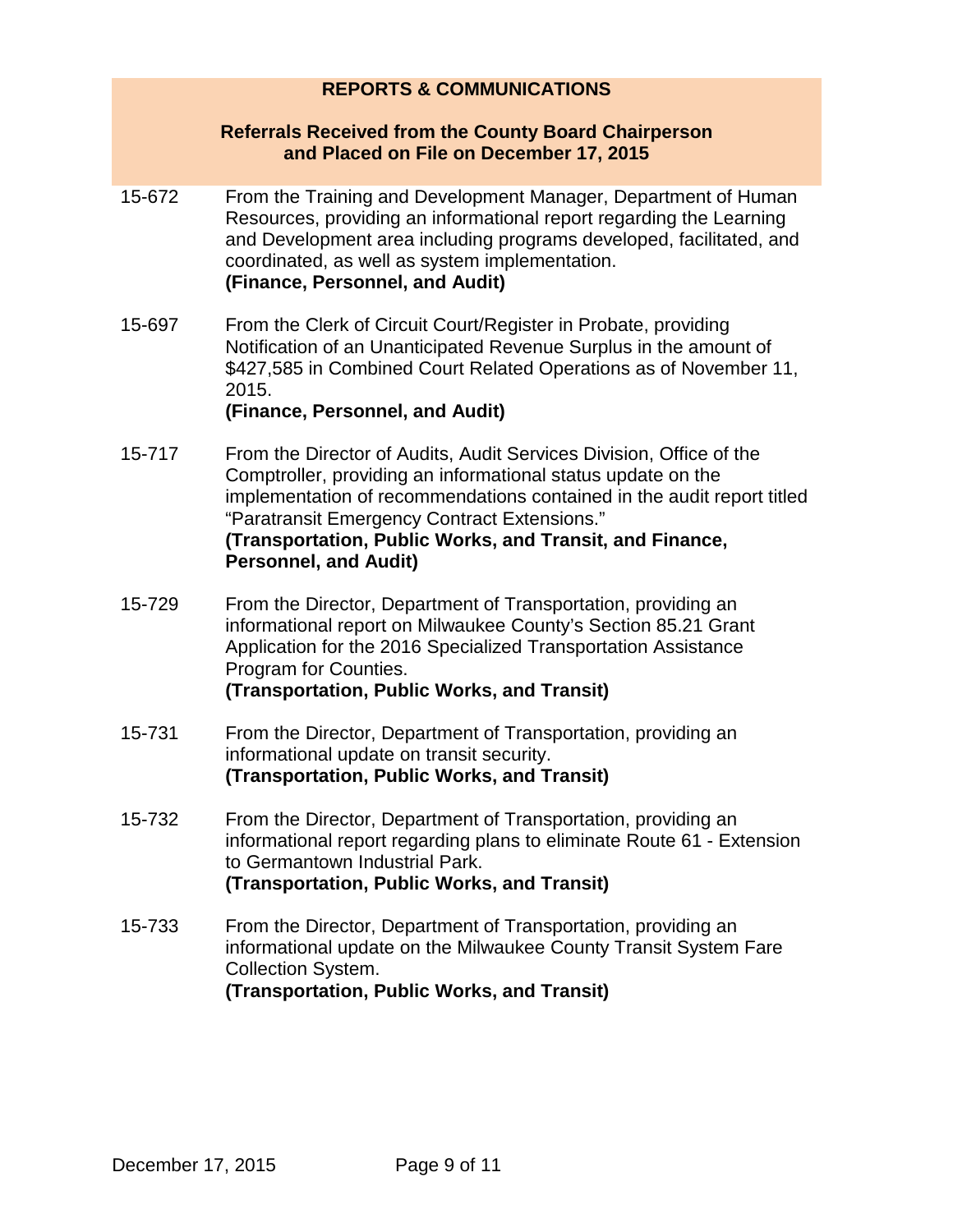15-734 From the Director of Audits, Audit Services Division, Office of the Comptroller, providing an informational status update on the implementation of recommendations contained in the audit report titled "Audit of Milwaukee County Transit System Fare & Data Collection Systems."

### **(Transportation, Public Works, and Transit, and Finance, Personnel, and Audit)**

- 15-735 From the Director of Audits, Audit Services Division, Office of the Comptroller, providing an informational status update on the implementation of recommendations contained in the audit report titled "Boerner Botanical Gardens Must Address Numerous Needs to Achieve Its Mission." **(Parks, Energy, and Environment, and Finance, Personnel, and Audit)**
- 15-757 From the Capital Finance Manager, Office of the Comptroller, providing a semi-annual informational report regarding the status of projects within the Milwaukee County Capital Improvements Program. **(Finance, Personnel, and Audit)**
- 15-778 From the Milwaukee County Comptroller, providing an informational report summarizing Contract Notifications received from October 1, 2015, through November 15, 2015, pursuant to Section 56.30(8) of the Milwaukee County Code of General Ordinances. **(Health and Human Needs, and Finance, Personnel, and Audit)**
- 15-781 From the Milwaukee County Comptroller, providing an informational report regarding the 2015 Year-End Fiscal Projection for Milwaukee County as of the 3rd Quarter (September 2015). **(Finance, Personnel, and Audit)**